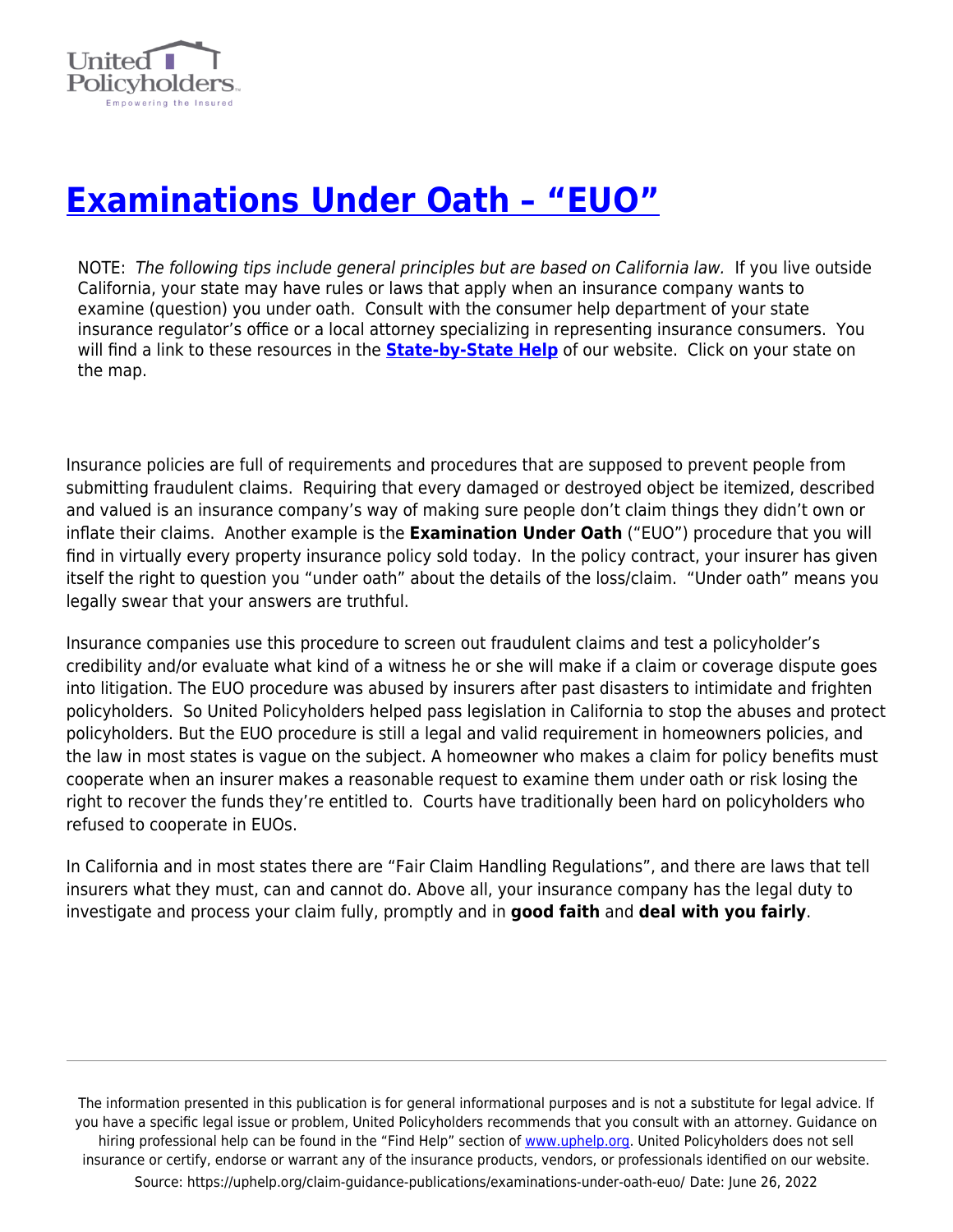

If you are asking your insurance company to pay above stated policy limits or waive policy requirements re: deadlines, proof of loss, or other items, they are very likely to ask you to answer questions "under oath" before they make a decision on your request. And, they make ask you to agree in writing to keep your settlement discussions confidential.

Get legal advice from an experienced policyholder attorney before agreeing or refusing to be examined under oath and before signing a confidentiality agreement. Visit the ["Find Help"](https://uphelp.org/sponsors/) section for more information. And remember:

**Your insurance company cannot legally require you to sign a "release" or "confidentiality agreement" if they are only paying benefits owed to you under your policy contract. If they are paying above policy limits or making other concessions – they can.**

## **Examinations Under Oath ("EUO")**

Make sure to ask for and get all claim-related documents from your insurer's files **before** you answer questions under oath and before you sign anything relating to settlements or confidentiality. In California, you are legally entitled to see what's in your claim file, (CA. Ins. Code 2070), and this information will empower you in the process.

Here are some of the legal rights you have when your insurer asks you to submit to an examination under oath in the state of California:

1. An insurer that determines that it will conduct an examination under oath of an insured shall notify the insured of that determination and shall include a copy of this section in the notification.

2. An insurer may conduct an examination under oath **only to obtain information that is relevant and reasonably necessary to process or investigate the claim.**

3. An examination under oath may only be conducted upon **reasonable notice, at a reasonably convenient place and for a reasonable length of time.**

4. The insured may be represented by counsel and **may record the examination proceedings in their entirety.**

The information presented in this publication is for general informational purposes and is not a substitute for legal advice. If you have a specific legal issue or problem, United Policyholders recommends that you consult with an attorney. Guidance on hiring professional help can be found in the "Find Help" section of [www.uphelp.org.](http://www.uphelp.org/) United Policyholders does not sell insurance or certify, endorse or warrant any of the insurance products, vendors, or professionals identified on our website. Source: https://uphelp.org/claim-guidance-publications/examinations-under-oath-euo/ Date: June 26, 2022